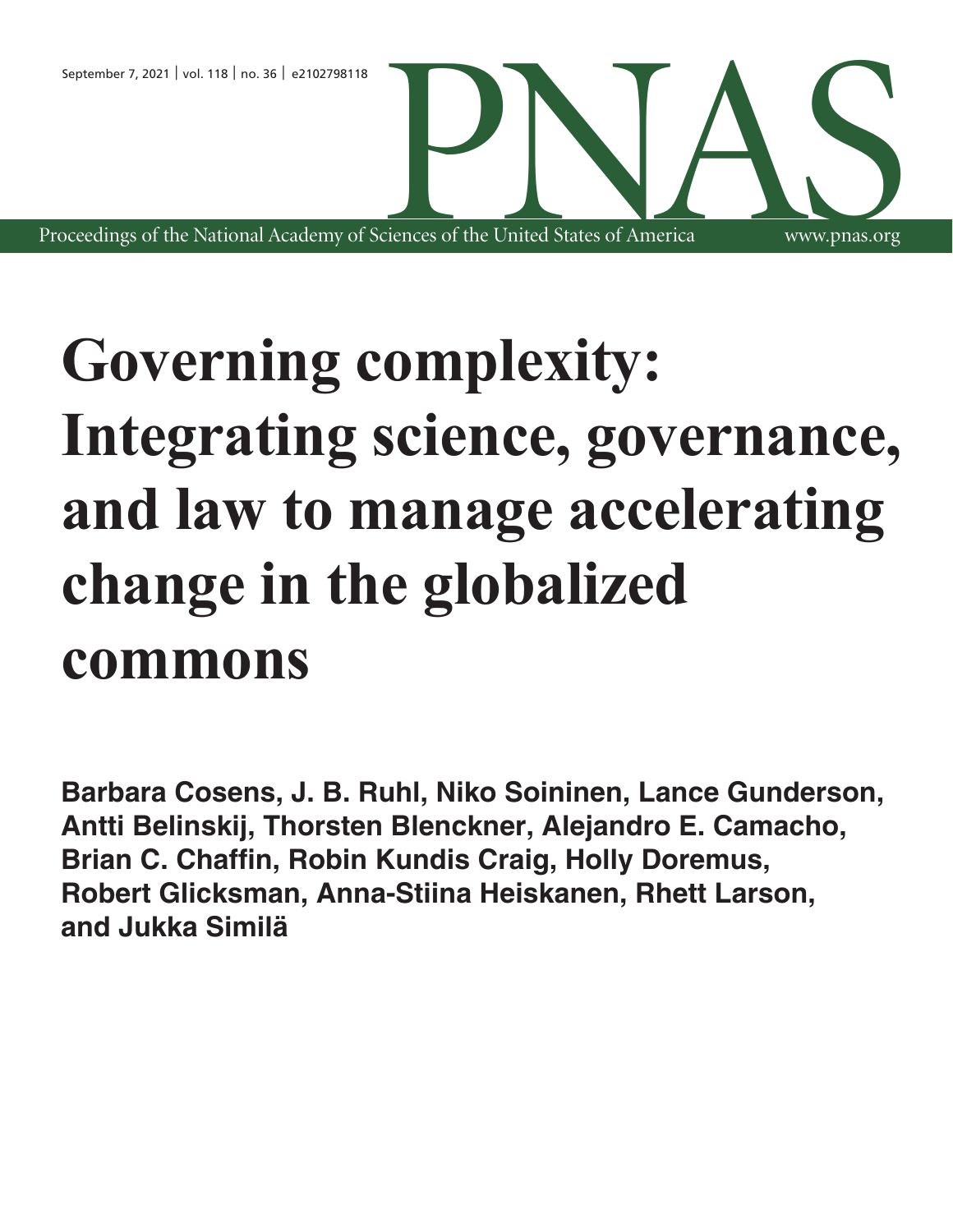## Governing complexity: Integrating science, governance, and law to manage accelerating change in the globalized commons

Barbara Cosens<sup>a,1</sup> (D. J. B. Ruhl<sup>b,c</sup> C. Niko Soininen<sup>d,e</sup> C. Lance Gunderson<sup>f</sup> C. Antti Belinskij<sup>d,g</sup> C. Thorsten Blenckner<sup>h</sup>©, Alejandro E. Camacho<sup>i,j</sup>, Brian C. Chaffin<sup>k</sup>©, Robin Kundis Craig<sup>l</sup>©, Holly Doremus<sup>m</sup>©, Robert Glicksman<sup>n</sup>, Anna-Stiina Heiskanen°<mark>®</mark>, Rhett Larson<sup>p</sup>, and Jukka Similä<sup>q</sup>®

Edited by Arild Underdal, Universitetet i Oslo, Oslo, Norway, and approved July 20, 2021 (received for review February 11, 2021)

The speed and uncertainty of environmental change in the Anthropocene challenge the capacity of coevolving social–ecological–technological systems (SETs) to adapt or transform to these changes. Formal government and legal structures further constrain the adaptive capacity of our SETs. However, new, selforganized forms of adaptive governance are emerging at multiple scales in natural resource-based SETs. Adaptive governance involves the private and public sectors as well as formal and informal institutions, self-organized to fill governance gaps in the traditional roles of states. While new governance forms are emerging, they are not yet doing so rapidly enough to match the pace of environmental change. Furthermore, they do not yet possess the legitimacy or capacity needed to address disparities between the winners and losers from change. These emergent forms of adaptive governance appear to be particularly effective in managing complexity. We explore governance and SETs as coevolving complex systems, focusing on legal systems to understand the potential pathways and obstacles to equitable adaptation. We explore how governments may facilitate the emergence of adaptive governance and promote legitimacy in both the process of governance despite the involvement of nonstate actors, and its adherence to democratic values of equity and justice. To manage the contextual nature of the results of change in complex systems, we propose the establishment of long-term study initiatives for the coproduction of knowledge, to accelerate learning and synergize interactions between science and governance and to foster public science and epistemic communities dedicated to navigating transitions to more just, sustainable, and resilient futures.

governance | complex systems | social–ecological–technological systems | law and science

#### The Great Acceleration as a Science and Governance Challenge

Global environmental change reflected in the "Anthropocene" epoch coincides with unprecedented rates of change in social and technological systems brought about by climate change, biodiversity loss, globalization, the digital revolution, development, and population

growth (1). Increasing interdependence within social, ecological, and technological systems (SETs) presents obstacles to both adaptation and transformation as the results of change unfold. In particular, it introduces a high level of uncertainty into how these systems will respond. Rising to this challenge requires a new focus for government and new approaches at the interface

The authors declare no competing interest.

<sup>&</sup>lt;sup>a</sup>College of Law, University of Idaho, Moscow, ID 83844; <sup>b</sup>Program on Law and Innovation, Law School, Vanderbilt University, Nashville, TN 37203; <sup>c</sup>Energy, Environment and Land Use Program, Law School, Vanderbilt University, Nashville, TN 37203; <sup>d</sup>Law School, University of Eastern Finland, 80100 Joensuu, Finland; <sup>e</sup>Center for Climate, Energy and Environmental Law, Law School, University of Eastern Finland,<br>80100 Joensuu, Finland; <sup>f</sup>Department of Environmental Sciences, Emory University, University of California, Irvine, CA 92697; Center for Land, Environment, and Natural Resources, School of Law, University of California, Irvine, CA 92697; <sup>k</sup>W. A. Franke College of Forestry and Conservation, University of Montana, Missoula, MT 59812; <sup>I</sup>Gould School of Law, University<br>of Southern California, Los Angeles, CA 90089; "School of Law, University of Cal University, Washington, DC 20052; °Freshwater Centre, Finnish Environment Institute, 00790 Helsinki, Finland; <sup>p</sup>Sandra Day O'Connor College of Law, Arizona State University, Tempe, AZ 85004; and <sup>q</sup>Faculty of Law, University of Lapland, 96101 Rovaniemi, Finland

Author contributions: B.C., J.B.R., N.S., and L.G. designed research; B.C., J.B.R., N.S., L.G., A.B., T.B., A.E.C., B.C.C., R.K.C., H.D., R.G., A.-S.H., R.L., and J.S. performed research; B.C. wrote the paper; J.B.R., N.S., and L.G. contributed to and edited the paper; and A.B., T.B., A.E.C., B.C.C., R.K.C., H.D., R.G., A.-S.H., R.L., and J.S. edited the paper.

This article is a PNAS Direct Submission.

Published under the PNAS license.

<sup>&</sup>lt;sup>1</sup>To whom correspondence may be addressed. Email: bcosens@uidaho.edu.

Published September 2, 2021.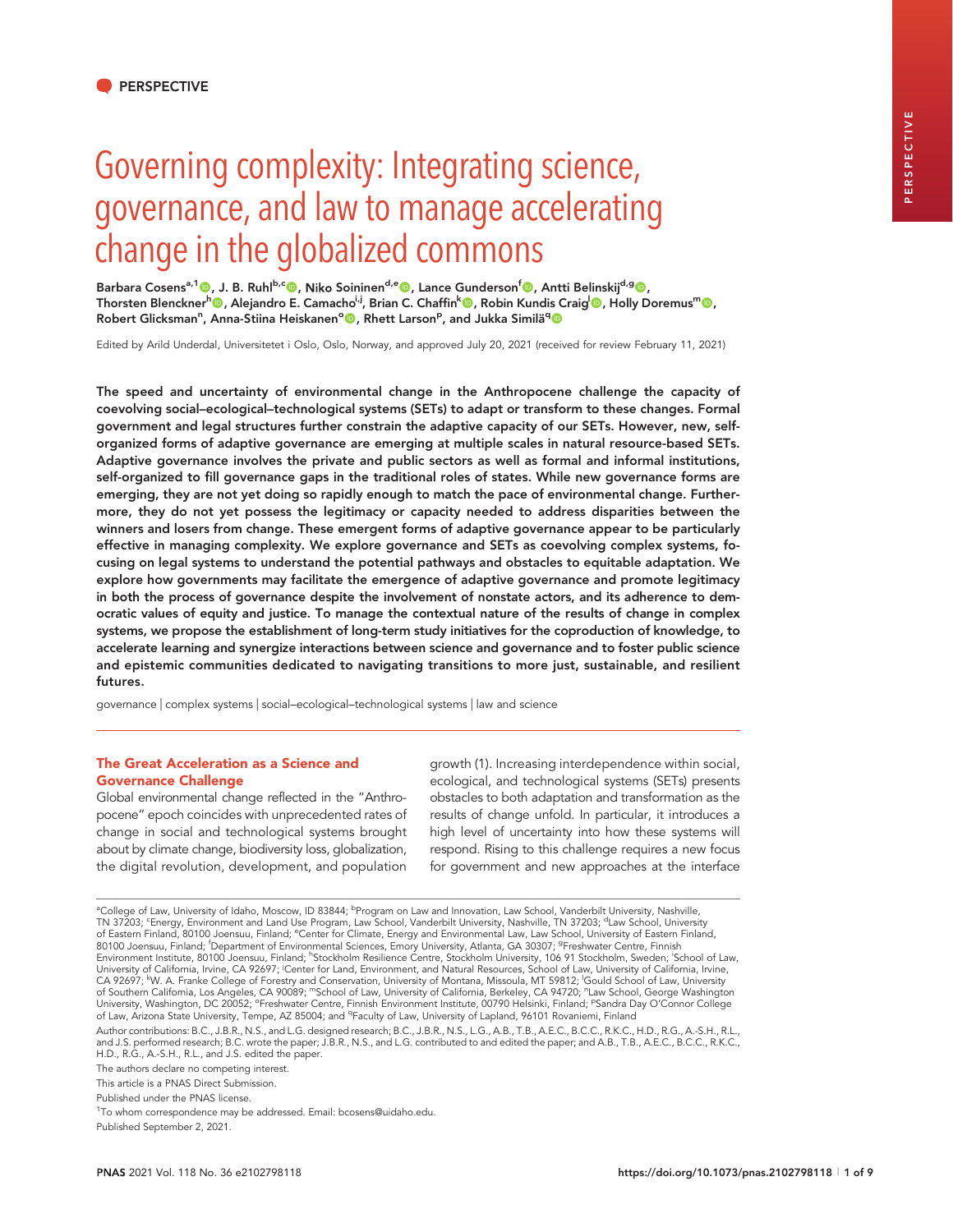between science and governance. To understand this, it is useful to begin with an example of the types of problems that led modern environmental and natural resources law to a predominant mix of regulatory and market-based approaches, with regulation implemented by science-based agencies in which a layer of political bureaucracy generally stands between the scientist and the decision maker.

Garrett Hardin's (2) 1968 example of the inevitable tragedy of degradation of a common pool resource (e.g., public grazing land, air, water) where benefits of use are individual and harm is spread across all users, led him to suggest that either regulation or private ownership were necessary to align the interests of resource users with the public good. Hardin's underlying focus was on population growth, but as with many who cite his article, it is the attention he called to the logical consequences of increasing per capita resource exploitation on environmental health that is of relevance here. In a time of slow change in human interaction with the environment, the simplicity of Hardin's commons made plausible a binary choice between science-based regulation and private property markets. Furthermore, in a simplistic view of the commons, science and governance could be understood as independent. Elected and appointed officials set goals. Scientists and engineers designed the means to optimize for those goals (3, 4).

Imagine Hardin's pasture today with the recognition of a much more interdependent system of nature, infrastructure, and society facing accelerating change (Fig. 1):

Development encroaches on the floodplain, moving grazing into the uplands where it depends on irrigation. Technology led to the development of dams for irrigation, flood control, and carbonfree hydropower for the area, but those same dams block salmon migration and reduce sediment flow. Salmon are critical to regional indigenous culture. Aging water infrastructure in poor neighborhoods presents water quality threats to health. Coal mining in the headwaters has resulted in destruction of habitat and downstream heavy metal contamination, but is the sole job source for much of the rural area. Alternatives for a viable rural economy do not currently exist. Agricultural intensification and encroachment on wildlands lead to

transmission of disease from wild to domestic animals, raising concerns over the possibility of zoonosis. External factors include changing global markets for agricultural products and coal, pandemic, and climate change. The latter is driving lower snowpack in the headwaters of the river, longer periods of drought, higher decadal floods, and species migration into new geographic regions. The wildland–urban interface has potential for catastrophic wildfire. Efforts to move toward carbon neutrality will increase the value of the hydropower system and threaten rural livelihoods dependent on coal.

Aspects of this generalized example play out in many SETs throughout the world. There is broad consensus that due to the accelerating rate of change and uncertainty in its trajectory and outcome, we cannot design our way to top-down, transferrable, science-based solutions in complex SETs commons (3–5).

The scholarly community led by Nobel Laureate Elinor Ostrom has shown that in complex settings Hardin's tragedies are being avoided as mixtures of public and private actors self-organize to solve social–ecological problems. This empirical work documents that self-organization leading to emergent "adaptive governance" allows the consideration of values, local knowledge, and different world views. Adaptive governance provides an avenue for tailoring responses to the emergent properties of complex systems and is widely viewed as capable of handling complexity, uncertainty, and change (5–7).

"Governance" in this context involves any form of collective action taken to manage the common affairs of society and occurs as intentional and self-organized interactions among governments, private groups, and formal and informal institutions (6, 8, 9). The use of the term has increased as private actors, public–private partnerships, and collaborative processes play an increasing role in collective action, addressing a wide range of social challenges (8, 10–12). Within this larger crucible, governance produced through self-organization of nonstate actors is increasing in response to the real and perceived failures of government (6, 8, 10), the global reach of economic actors and other nongovernmental organizations (NGOs) (12), and to increasing complexity (8, 10, 11). We



Fig. 1. This stylized drawing of a modern watershed illustrates the dynamics of a complex commons and the need for a multipronged governance response. Discrete pollution discharges, such as those from the factory and sewage treatment plant, are sometimes appropriate targets for simple regulation. However, given the multiple, distributed human actions with cumulative or synergistic impacts; the complex interactions between human activity and environmental change; the competing interests of watershed users; cross-jurisdictional effects; and external drivers of change, the limited focus of regulatory regimes regulation alone is often not sufficient to manage all interconnected problems afflicting heavily used modern commons. Illustration credit: Megan Caye Ashe (Washington State University, Pullman, WA).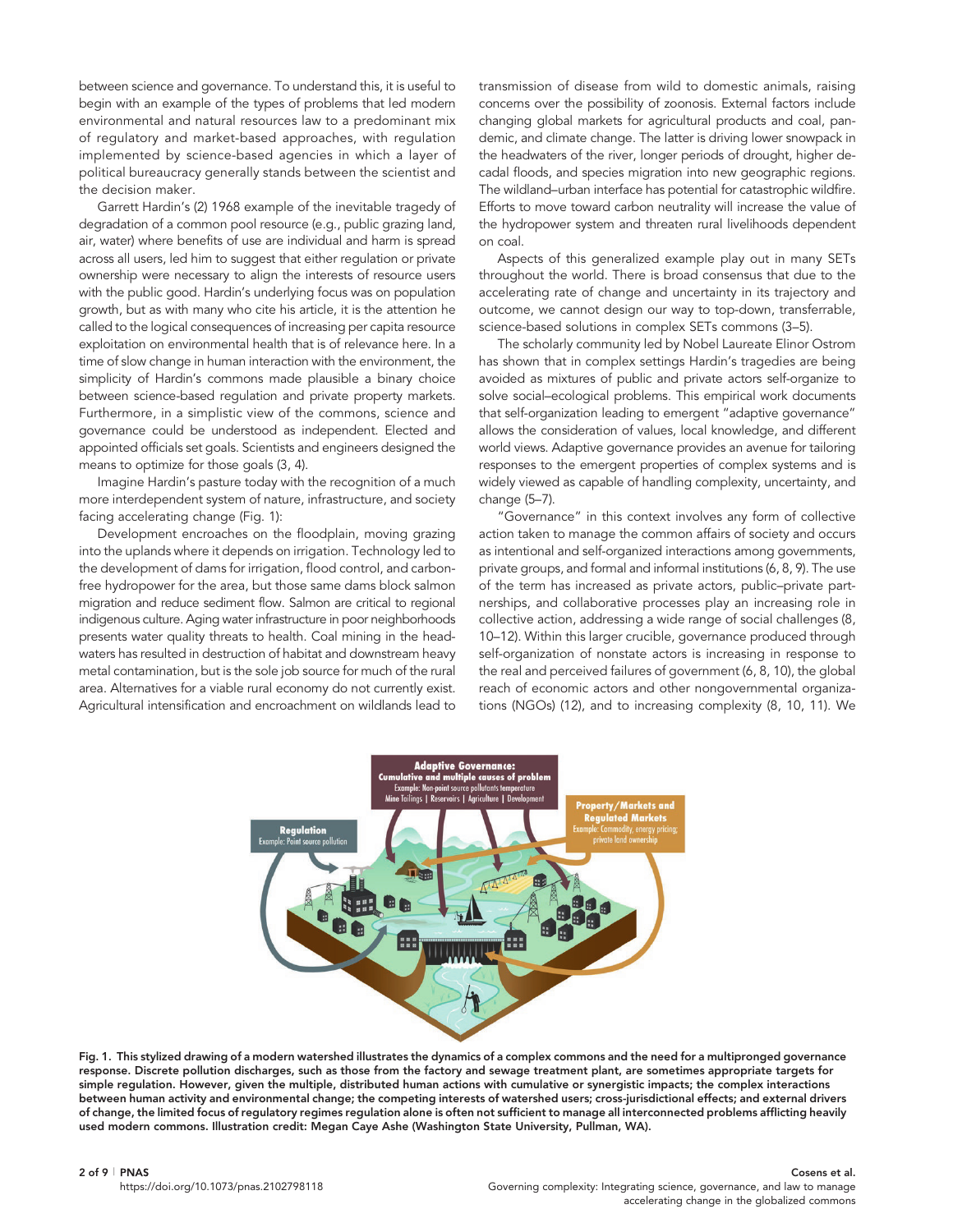focus further on the governance of "SETs," defined as interacting natural and human systems in which the technological component represents the increasingly complex realm of interaction between the human and natural systems (13), reflecting the type of subsystems members of our team focus on. The technological component includes the infrastructure and products that humans develop from and in the natural environment (14), and the "methods, processes, materials, machines, tools and techniques" used for that development (13).

Our own work and that of others have documented the emergence of self-organized adaptive governance in complex SETs settings across the globe [e.g., North America and Australia (11, 15, 16), Europe (17–19), and Africa (20)]. Unfortunately, change through emergent governance is not keeping pace with the rate of environmental and social change, frequently runs into legal barriers, and does not always focus on the public good. Of critical importance, prevailing approaches to funded research produce a snapshot in time that is inadequate to inform governance in rapidly evolving SETs. It is therefore useful to explore 1) whether theories such as complexity and ecological resilience theory that help us understand change in ecological systems might also inform how government can speed up and steer emergent adaptive governance systems; 2) whether government might also have a role in steering emergent adaptive governance toward the public good and in providing restraints and checks on processes that lack attention to legitimacy (defined in this context to include transparency, accountability, and access to decision making, as well as democratic processes of deliberation and voting), equity, and justice; 3) whether a focus on steering adaptive governance toward effective evolution changes the role of science in informing governance of SETs including presenting a need for the adaptation of efforts to gather, synthesize, interpret, and communicate scientific information through time; and finally, 4) whether the science needed to inform the governance of changing complex SETs requires a different type of scientist trained within a governance setting.

In a decade-long project that brought together ecologists, human geographers, and experts in institutional analysis, with legal scholars, we found that complexity science, despite its limitations in application to society, provided a bridging theory and common language that fostered communication across disciplines. This common frame allowed us to explore means for government to accelerate new approaches to governance of SETs (11, 21). Complexity science, with its roots in mathematics, and resilience with its roots in ecology, do not fully account for social attributes such as agency, power, and empathy. Social scientists are beginning to embrace complexity and to grapple with these unique human attributes in that context (22, 23). However, the integration of these diverse approaches with complexity is only beginning to emerge at the level needed to inform governance of SETs. Importantly, the application of complexity science to governance cannot address questions of governance equity—i.e., governance for whom? The involvement of nonstate actors means that emergent governance may, at best, only address problems for certain segments of society, and at worst, may choose goals that are detrimental to society. We address this gap by integrating the work of political scientists and legal scholars—disciplines that acknowledge the role of agency, power, and empathy including the potential negative impact a selforganized societal response to change can have on legitimacy, equity, and justice. We then ask what a broader role for government in facilitating emergent adaptive governance means for scientific research and education at the science–policy interface. We conclude that response to modern rapid drivers of change (such as climate change) requires research that allows for deep analysis of complex SETs through time and understanding of governance, law, and science as integrated knowledge systems. This in turn requires education of a new type of "public" scientist. This article presents the culmination of that project.

### Interdisciplinary Methods for Bridging Science and **Governance**

Boundary spanning research must begin by identifying common ground and developing a common language (24). We begin by exploring what governance scholars can learn from complexity science about emergent behavior, including adaptation and nonlinear change in SETs, and thus, how the language of complexity science might provide a bridge between those who study SETs and those who study governance. Through a focus on system resilience, complexity science has changed the way science understands systems as varied as ecological systems (22, 23) and the growth and development of cities (25). While many agree that social systems, including legal and governance systems, are complex adaptive systems (26, 27), the application of complexity theory to social systems is contested due to the theory's failure to account for human attributes related to consciousness and free will (28). It is well understood that governance is strongly influenced by these attributes, particularly human agency, power, and empathy (9, 29).

While we recognize these limitations of complexity science, we nevertheless find the concepts of system complexity and resilience useful in understanding the coevolution of legal and governance systems with other systems embedded in complex SETs. Our focus is not on whether complexity theory can describe or predict patterns in social behavior, but on whether it can inform efforts to adjust legal systems to accelerate governance responses to system change.

Six attributes of complex systems are relevant to this exercise of informing governance:

- 1) Self-organization. The interaction of components of complex systems leads to relatively stable states independent of any intentional design (4, 30–32). For example, markets composed of numerous individual decisions self-organize due to interaction of supply and demand and lead to stability in economic systems over multiple geographic scales (33, 34). As documented by Ostrom and her laboratory (6, 7, 10, 35), social systems also self-organize both within formal systems of government and in their absence to sustain the resource systems on which they rely.
- 2) Emergence. Emergence is a key attribute of complex systems and applies to the novel properties resulting from self-organization that would not be predicted from study of system components alone (32). An important facet of the use of complexity science to inform governance is that emergence is contextual, dependent on system history and surroundings. As a result, understanding regarding the capacity of a particular system for adaptation or transformation may not be transferrable, even among seemingly similar systems (31, 34). In governance systems observed to selforganize in response to a problem, the possibility of innovation exists (36). A challenge for government in managing systems undergoing change is to support the innovation and adaptation associated with bottom-up emergence of governance while maintaining overall social and economic stability (21, 33, 37).
- 3) Networks. Networks in governance systems allow response at the scale of a problem despite lack of "fit" with formal institutions (21, 38, 39). They also mediate public–private interaction.

Governing complexity: Integrating science, governance, and law to manage accelerating change in the globalized commons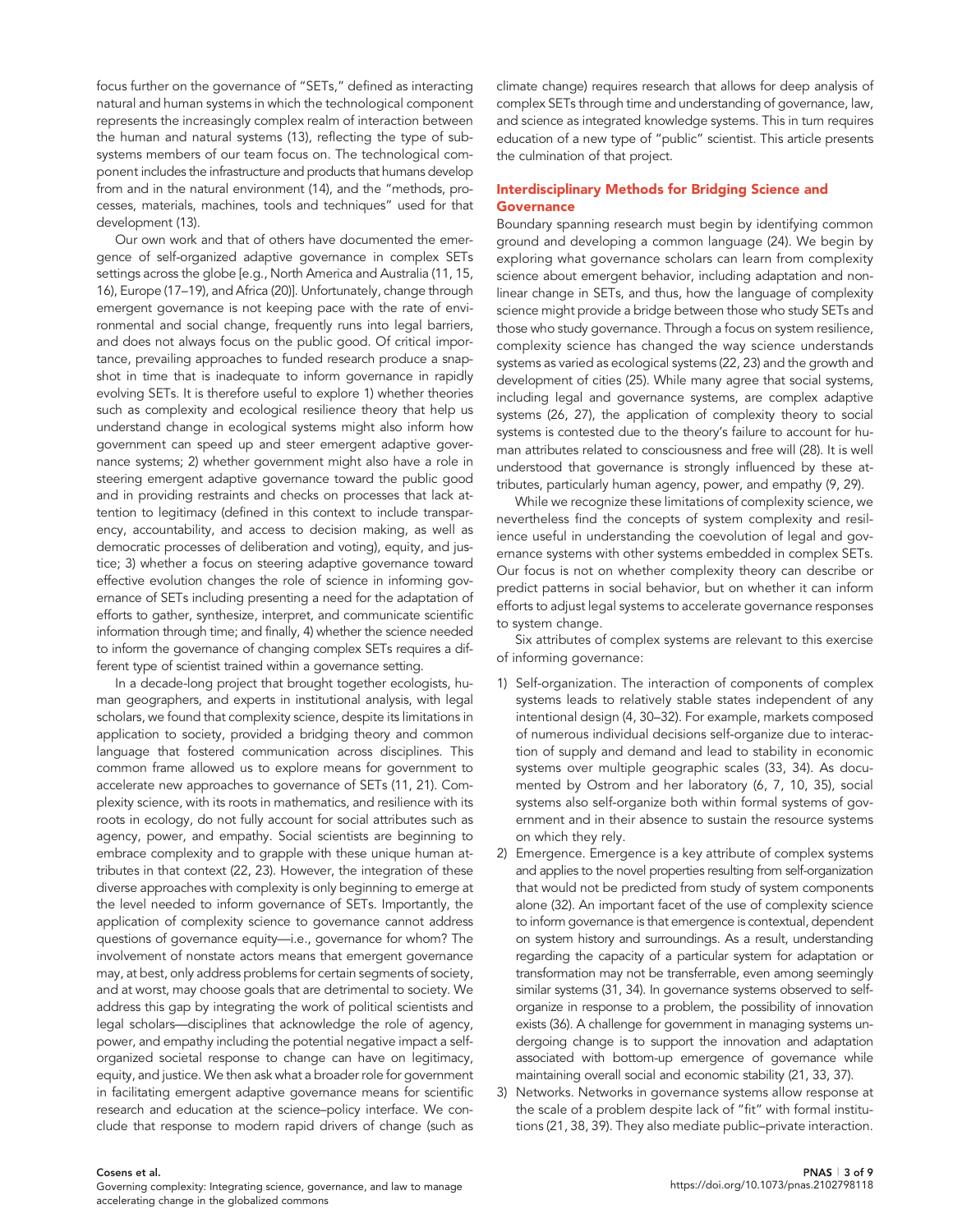The capacity for government to work across jurisdictional and sectoral boundaries is critical in times of rapid change due to the inability to predict the scale and scope of problems that will emerge (21).

- 4) Feedbacks. Feedback within a system can accelerate change but can also be useful in learning. Negative feedbacks buffer system changes and lead to system stability. Positive feedbacks accelerate change and may destabilize systems. In social systems, positive feedback may be a factor in the current increasing wealth gap in many western democracies, with accumulation of wealth leading to greater agency and power among the wealthy, thus increasing wealth, and poverty leading to decreasing agency and power and thus deeper poverty (9). The concept of feedbacks also informs the monitoring and adjustment steps of adaptive management and, thus, is essential to learning (4).
- 5) Nonlinearity and tipping points. Complex systems faced with disturbance, such as climate change, may shift into another system state and that shift may be difficult to reverse (4, 30, 32, 40, 41). Governance focused on optimization of engineered infrastructure rather than managing resilience may lack the space to adapt, pushing systems closer to tipping points (40, 42, 43). Government resources and leadership are needed to move SETs farther from a tipping point or to facilitate equitable transformation (40, 42).
- 6) Uncertainty. Uncertainty is a product of the other five attributes of complex systems and becomes increasingly problematic for governance when a system is undergoing change (30, 44). Complex systems are inherently unpredictable, and as a result governance must recognize not only different types of uncertainty but also develop new institutions to manage, navigate, and resolve such unknowns.

Applying complexity science to the study of SETs emphasizes that top-down design of government programs is not adequate to manage the emergence, uncertainty, and nonlinearity of complex systems undergoing change. With self-organized adaptive governance already emerging in response to that inadequacy, the new focus of government must be to facilitate and steer the emergent response.

This new focus requires a new perspective on the role of government in society. Social systems, including market as well as regulated activities in economic systems thrive in a stable environment; legal systems are designed to support that stability (33). However, both the attributes and empirical studies of SETs from multiple disciplinary perspectives describe patterns of stability and increasing complexity (8, 9), followed by instabilities (including collapse and transformation) in response to both ecological and technological change (8, 43). What is different today that requires specific attention to the attributes of complexity is the pace of change, the degree of social, ecological, and technological interconnection, and the coevolutionary dynamics of interdependent systems when prescribing policy solutions (26). Governance must help society navigate and steer society through such rapid evolutionary transitions. Law and government are integral to that process.

#### Viewing Governance through the Lens of Complexity

To assist a society undergoing accelerating change, legal systems must account for emergent responses to the attributes of complex systems. No single entity, public or private, can orchestrate the response to the surprising, multiscale nature of complex emerging problems in SETs. Self-organizing adaptive governance efforts emerge at multiple scales, providing the functional and response diversity referred to as polycentricity (7) and increasing the likelihood of innovation through diverse experimentation at multiple scales.

Scholarship on emerging forms of governance in response to complexity in SETs has focused on the complexity attributes, their relation to system complexity, and concerns with potential impacts on social equity (21). Empirical observation and theoretical development of the concept of "adaptive governance" comes from the literature on governance of social–ecological systems (SES), with theoretical foundations in resilience and sustainability (9, 13, 36, 39). Coincident with this work on SES governance, political scientists who study globalized economic systems and view relationships in these systems through the lens of power have observed and theorized the development of "new governance." The emergence of similar governance patterns in different social sectors across multiple levels of governance and convergence in the understanding of their structure and function from different disciplines suggests that broader phenomena are at play, including response to system complexity.

Adaptive governance is described in the context of human interaction with the environment. In western democracies, this is an area in which law and government have focused on a regulatory approach since the 1960s. Adaptive governance is thought to emerge in response to the unintended consequences of one-size-fitsall regulation, competing sectoral goals, scarcity, and increasing interdependence of system components (11, 36, 39). New governance is described in the context of public services and the economy. It refers to the increasing role of nonstate actors in the delivery of public services and the self-organization of nonstate actors in response to frustration with the unintended consequences of the neoliberal reforms of the 1980s and 1990s, including deregulation and overreliance on markets (8, 45).

New governance and adaptive governance both include as essential features bottom-up self-organization and collaboration; public, private, and public–private networks; and multiple nested centers of authority (i.e., polycentricity) (6, 8, 10, 11, 36, 39, 45, 46). Adaptive governance literature calls out the presence of processes to manage uncertainty and mechanisms for learning and incremental adaptation (4, 10, 11, 36, 37, 39, 47). Both emergent forms of governance respond to increased connectivity and complexity and the corresponding need for contextualization and adaptation. They appear able to navigate and maintain overall social stability when system trajectory is uncertain and fraught with surprise (8, 10, 11, 36, 39). In short, they represent societal responses to complexity.

#### Governing Complexity

While current theoretical and empirical work suggest that emergent forms of governance may be promising in addressing complexity (9, 11), emergence is ad hoc and is not occurring fast enough to adapt or transform at the rate of change that characterizes the Anthropocene. Any attempt to accelerate response through intentional action must take into account the list of attributes of complex systems. This requires governance that allows for adaptation and transformation without destabilizing society as a whole (recognizing that localized destabilization may be a prerequisite to transformation) (21, 33). Society can employ legal systems to facilitate and operationalize innovations in governance, including adaptive (10, 36, 39) and transformative (42) governance of SETs undergoing change and to steer them toward the public good.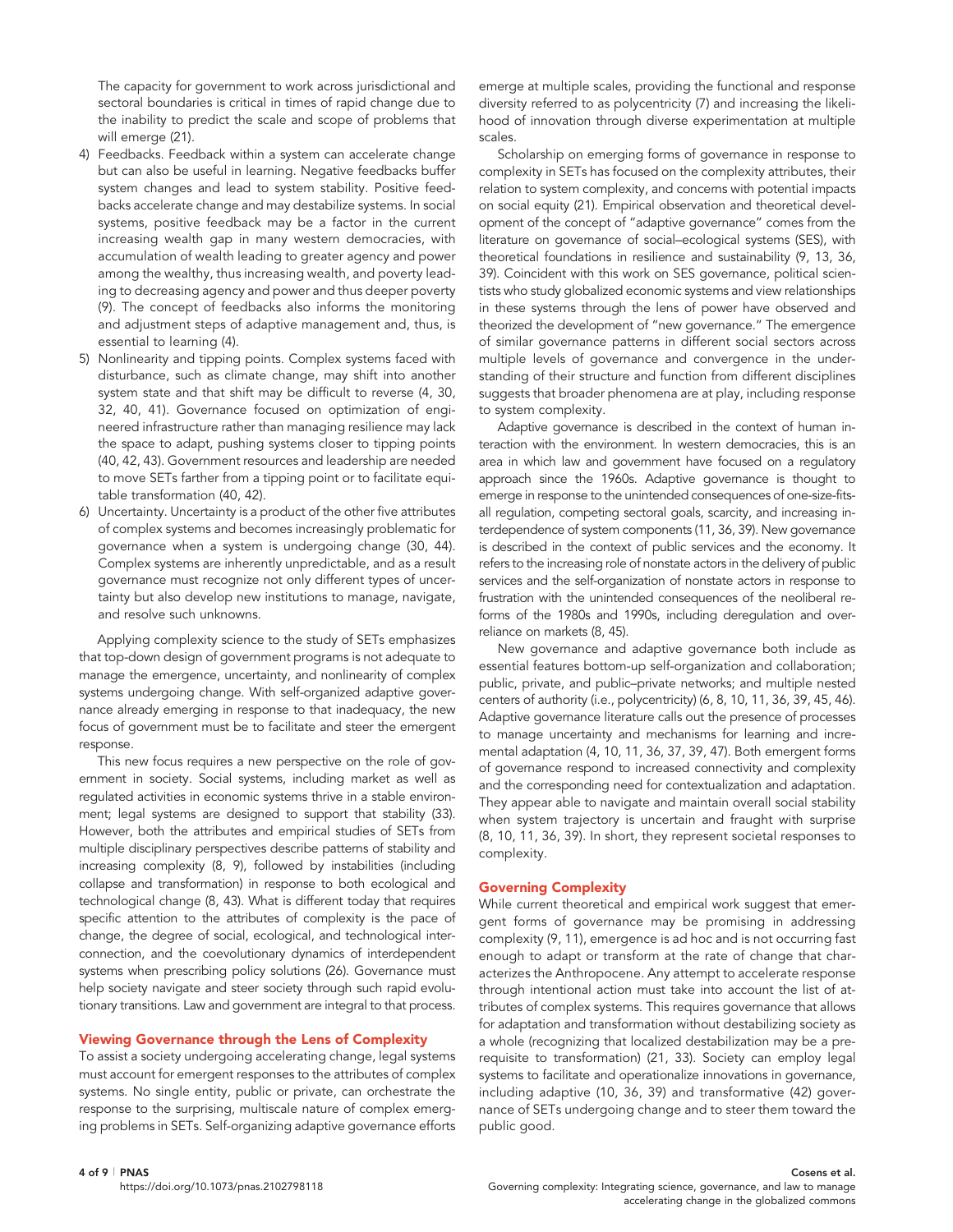It is also increasingly recognized that the ad hoc formation and the individual motives of private actors may lead to increasing inequity in access to decision-making and inequality in the results of adaptive governance (8, 9), raising the question of how governance itself is governed. To address this issue, we analyze the role of government in steering emergent processes toward the public good, and turn to the legal processes that manage legitimacy (including transparency and accountability) (48), access to decision making (also referred to as "participatory capacity") (21, 37), responsiveness (49), equity, and justice (38).

Government as Facilitator. Collaborative processes, when accountable to clear government-established goals, can lead to innovative solutions that resolve tradeoffs among stakeholders and link local and indigenous knowledge to the biophysical system, allowing tailoring to the emergent results of complexity (50, 51). This incorporation of other ways of knowing has been observed despite emergence within western systems of science and government (52). Without government facilitation, an emergent collaborative might never have the resources (i.e., financing, knowledge, workforce, and social capital) to develop and test new ideas. Without government steering, emergent governance will not necessarily act in the public good [e.g., Al Qaeda is considered a "dark network" of emergent governance (53)]. Without the scientific input (discussed in the next section), the collaborative may never develop a process of learning that allows it to adapt as the system changes.

In a complex SETs commons (Fig. 1), regulatory mechanisms can be helpful but are often insufficient. In fact, conflicting regulation may catalyze self-organization (11) and may be designed to support experimentation (54). To facilitate adaptive governance, centralized governments may also need to set societal goals, while using incentives such as subsidies, tax breaks, public procurement, and research funding, to support experimentation (54) to steer nonstate governance actors toward those goals. Such an approach may catalyze the bottom-up emergence of public or private governance systems, as well as build capacity to address problems at a more localized level. Government-as-facilitator may cultivate cross-sectoral integration (e.g., between food, energy, and water sectors) as well as coordinate cross-jurisdictional (e.g., among multiple local governments, or regional government and tribes) and public–private networks (e.g., among state actors and corporations that cross international boundaries) that are needed to address complex problems (46).

The role of facilitator must be tiered with increasingly structured and higher-level leadership as the rate, risk, and scale of the new problems intensify. Thus, a pandemic or sea level rise may require leadership and clear policies from federal level as well as resources to build local capacity, whereas increasing water temperatures due to climate change may require local input to goal setting and a tailored response to mitigate impacts on temperaturedependent aquatic species.

For resilient solutions during periods of accelerating change, government must provide continuity to smooth transition as private sector interests innovate. During stable periods, incremental policy changes will continue at a slower pace (55). Viewing governance of complex systems as a complex system itself underscores the need for adjustment and mechanisms to evolve based on feedback on policy efficacy and changing social values. In legal terms, this requires judicial review to move from the initial stages of planning to the evolving stages of implementation, and that the basis for review be measured by progress toward goals rather than predicted outcome (45).

The integration of new governance literature also helps address the weakness in the adaptive governance literature—namely, the failure to address agency, power, and empathy (9, 28, 29). Literature on new governance expresses concerns with the weakening role of the state and the corresponding increasing role for private actors in public governance, a formula that may result in lack of attention to the attributes of legitimacy, equity, and justice, that is only recently seeing uptake in the adaptive governance literature (8, 9, 55). Those expressing concern look to an increase in the role of government primarily through legal systems (8, 37, 43, 55).

Government as Manager of Legitimacy, Equity, and Justice. Value-based attributes of western democracies-including legitimacy [defined in law to include processes that manage transparency, accountability, access to decision making, as well as the democratic processes of deliberation and voting (48)], equity, and justice-can be undermined by ad hoc, private processes influencing allocation of common pool resources, provision of public services, globalized economies, and protection of public health (8, 21). Where government is absent or ineffective, interests may be left out, delay tactics by those benefiting from the status quo may postpone solutions, local processes may be captured by powerful interests, and highly innovative solutions stifled. Legitimacy is threatened when only powerful interests have the resources to participate. Equity is threatened when there are no checks on who bears the burden of change, and who receives resources for adaptation and transformation. Justice is threatened when there is no means to address corruption and provide review for failure to meet the goals.

As a preliminary matter, it is important to understand the limits of law in providing for legitimacy, equity, and justice. It goes too far to suggest that government can be the "ensurer" of legitimacy, equity, and justice, but it is insufficient to say that it can be only a "promoter." We use the word "manager" to suggest an active role, but one that lacks total control on outcomes. The reality of democratic systems of governance is that the best such systems can do is to establish and maintain the governmental (i.e., legislative, executive, and judicial) processes to provide legitimacy, equity, and justice. The role of law in this effort is to set the stage for the best possible outcome from emerging adaptive governance and keep it in place while adaptation and transformation unfold. To be sure, such rules are only as good as the ethics of those in power, but the fact that agency and power may act as the "trickster" and upset all the best-laid plans for legitimacy, equity, and justice is no reason to avoid setting the stage with the most carefully crafted rules possible. As Sir Winston Churchill (56) is said to have stated, "it has been said that democracy is the worst form of Government, except for all those other forms."

With even the current adaptive mechanisms of democratic governments, society has the capacity to incrementally address its failures in legitimacy, equity, and justice. Thus, for example in the coming years in the United States, society may consider changes to campaign spending that prevent one person/one vote from distortion by wealth; erect barriers to nepotism; revisit ethics rules for those in office; reform policing and mental health intervention, increase public education on civic responsibility, set up a bipartisan commission to present a short list of highly qualified people for appointment to federal courts, develop a new measure of GDP that reflects wealth distribution, establish clear national lines on pandemic response and develop redundancy within the tools and technology needed for that response; and reinvest in education and economic development in rural and marginalized communities.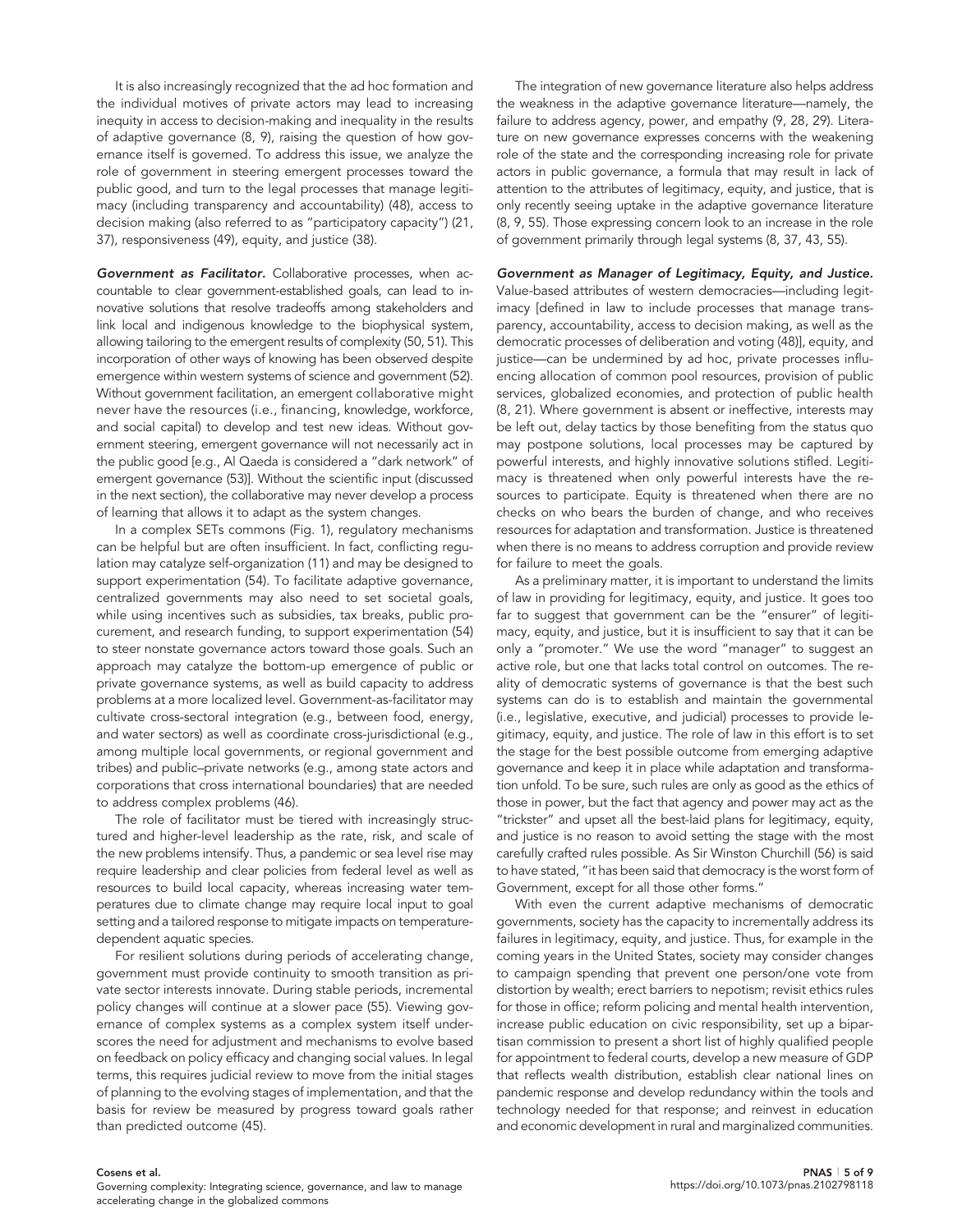Then democracy will fail again, but in a different way. As Martin Luther King Jr. stated, "the arc of the moral universe is long, but it bends toward justice" (57). The best we can do is to offer laws that, when used responsibly, will further that trajectory.

The tools available to increase the likelihood of legitimacy, equity, and justice lie within the processes and curbs on corruption established by the legal system. With these tools, ethical leaders exercising agency, power, and empathy have a greater chance of achieving legitimacy, equity, and justice, and the people—the ultimate source of democracy—have a better chance of recognizing corruption when it occurs. The ability of society to effect these changes, or not, is thus, both the strength and weakness of democracy. To attempt to "ensure" that will occur is to subvert the very democracy we seek to inform.

In democratic governments, legitimacy, equity, and justice are promoted through the structural allocation of authority in constitutional law that provides for checks and balances (46), and the careful procedural design found in the regime of administrative law that dictates the process of government. Administrative law includes requirements for open records, open meetings, public comment, and judicial review (48). Administrative law governing process, however, does not generally apply to nongovernmental processes. With the addition of the unevenly distributed agency and power of nonstate actors in emerging governance, government must develop safeguards with 1) mechanisms that influence private action; and 2) means to promote equity in access to decision making and equitable distribution of its benefits (9, 21, 55).

Government may use incentives to influence private actions. Thus, for example, it may promote transparency through requirements placed as conditions on the contribution of public funds in contracts for private delivery of public services. Government may, through regulatory law, control funding, establish monitoring and reporting requirements for private actors in governance, and provide access to court when actors fail to report or provide equal access to participation. By requiring public access to reporting, government may hold private actors accountable when they formulate governance solutions. To safeguard the public good, it remains the role of government to set goals. However, in the face of uncertainty, government cannot simply provide upfront review and approval of a plan designed to achieve certain government established goals. Instead, accountability must be measured by monitoring progress toward goals as innovative solutions with uncertain outcomes are attempted. In the face of irreducible uncertainty, comprehensive planning will not provide the needed information, and may lock in decisions that turn out to be less than optimal or based on mistaken assumptions. Instead, accountability must be provided by transparently monitoring progress (44). Finally, government must play a leadership role in mediating competing private interests to promote legitimate settlement of disputes and equitable outcomes.

These measures, however, do little to address the problem increasingly recognized as a secondary impact of the growth in private governance—inequity in access to decision making, and inequality in the distribution of benefits (9, 36, 55). Tax laws have been the traditional source of redistribution of wealth in democratic societies. But we agree with Clark and Harley (9) that a bottom-up process of capacity building in marginalized and impoverished communities is needed to address not only wealth inequality, but inequality in education, knowledge, access to decision makers, and time to participate. Cosens et al. (37) characterized this as the role of law and government in building "participatory capacity."

#### New Institutions for Governing Complexity

Learning in a way that can cope with the need for dynamic governance requires both changes in education and a new focus in the science of SETs. While the need for interdisciplinary research has long been considered important to inform complex governance decisions, gaps exist in addressing the complex interaction between governance and SETs as coevolving systems. As noted by Fazey et al. (ref. 58, p. 5, emphasis added), we "need to go beyond producing knowledge about our world to generating wisdom about how to act within it." In addition, within rapidly changing systems the quest for knowledge transferability in space must be supplemented by transferability through time to place system evolution within its complex historic context, thereby creating a deeper understanding of its trajectory. To fill these gaps, we suggest 1) the establishment of long-term, integrated, and transdisciplinary study programs to address the complexity of the coevolution of governance and SETs over time (long-term social– ecological–technological study areas [LT-SETs]); and 2) training within LT-SETs for new types of professionals with knowledge of governance, law, and science of SETs who can help navigate uncertain futures by developing wisdom and understanding. In advancing these ideas, we acknowledge that the establishment of LT-SETs and education of transdisciplinarians would also benefit from the work of those who study how science and society coevolve to produce knowledge (59) and from those in science and technology studies who study how knowledge emerges within the society and culture it is situated in (60). In line with the science and technology studies literature, we acknowledge that assuming a systems perspective on SETs is not free of normative implications for knowledge production and governance. A deeper critical analysis of the epistemological challenge concerning systems perspectives in general and LT-SETs in particular is beyond the scope of the disciplines involved in this study, but we would welcome collaboration on this in the future.

LT-SETs. To address sustainability challenges, Norström et al. (61) call for coproduction of knowledge that 1) addresses the context in which the research takes place; 2) recognizes different ways of knowing, including indigenous and local knowledge; 3) is based on clearly articulated shared goals; and 4) allows for ongoing interaction among researchers and those living in and making decisions affecting the relevant setting. This list describes what has come to be known as "transdisciplinary" research (9, 29, 46, 62, 63), and is essential to the type of learning necessary for governance of SETs in a time of accelerating change. The complex commons (Fig. 1) requires transdisciplinary research in which scientists work with civil society, economic actors, NGOs, and policymakers to build capacity for contextualized understanding of emergent system response to both policy and action.

A framework of single-, double-, and triple-loop learning within governance regimes (Fig. 2) is useful for understanding the participatory feedback needed to integrate understanding of coevolving governance and SETs (49). Single-loop learning requires coproduction of system understanding and management design followed by monitoring and incremental adjustment. This resembles adaptive management (4). But research into learning for governance should go beyond management. The necessary double- and triple-loop learning require knowledge of the policy and social sciences to ask not only what is technically feasible, but what is humanly acceptable and does that alter our underlying assumptions? Questions of social, political, and legal feasibility of different management options must be part and parcel of the learning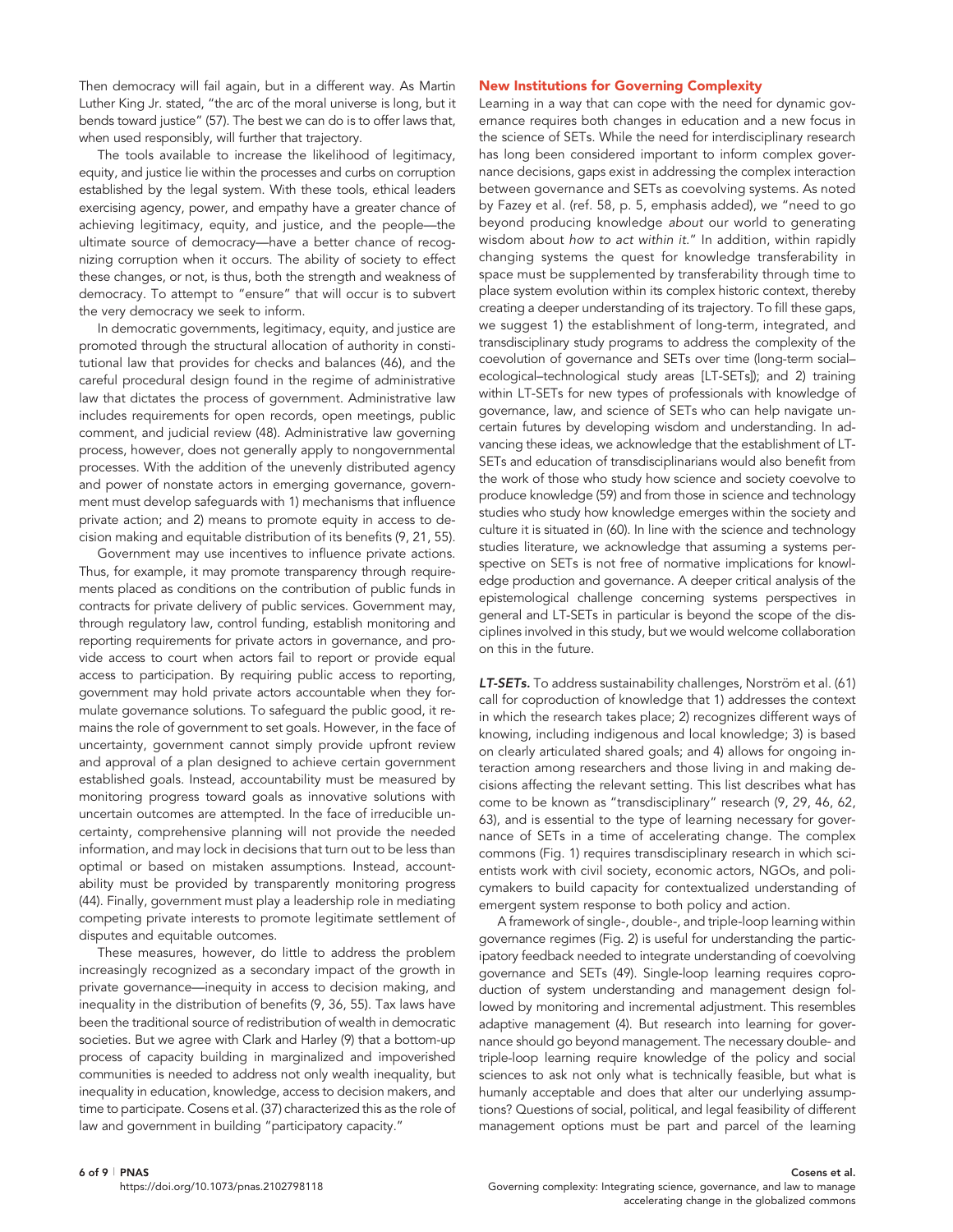### **TRIPLE LOOP LEARNING**



Fig. 2. Triple-loop learning in the context of governance. The concept of triple-loop learning is adapted from Pahl-Wostl (49).

process. Coproduction of knowledge may help shift the dialogue and reveal more options than currently thought available. Understanding the availability of multiple options is essential because the desire for stability provides a false sense of security in the face of accelerating change and favors the status quo. Coproduction of knowledge may be one way to break that path dependency.

Disciplinary sciences that reduce the biophysical environment into component parts remain critical in generating knowledge, yet they struggle with the emergent properties, chaotic dynamics, and uncertain outcomes of complex systems (64). Empirical observations as well as high-speed computing and big data are helping to generate actionable complexity science, yet they struggle with SETs integration and the addition of governance due in part to the roles of agency and power. Long-term integrated study that uses incremental learning over time within a specific participatory context can help generate knowledge on how to manage this complexity. This requires deep understanding of individual SETs and governance through time with the long-term engagement of society.

Nevertheless, this proposal for LT-SETs must address the fact that place-based transdisciplinary research runs the risk of being dismissed as mere case studies lacking the generalizable knowledge so essential to the funding and publication goals of academic researchers. Consider, however, that the focus on geographic transferability (e.g., studying salmon in the Pacific Northwest of the United States and Canada may generate knowledge useful for the study and management of salmon in Finland) is too limited for the Anthropocene. What about transferability through time? In a complex system undergoing change, adaptive research to inform adaptive governance must build on its own mistakes and successes as a specified system evolves, deepening understanding of the system and how its governance handles change. Aspects of the process of adaptive governance may be transferrable geographically as the transdisciplinarians described below enter the workforce, while the substance of the LT-SETs research will be valuable through time.

Questions aimed at understanding coevolution of SETs and governance are as much questions of science as they are of policy, and they will not be answered if the two domains do not achieve a greater level of integration both at the individual level and at the level of knowledge-producing communities (scientific, but also local and traditional communities). Thus, increased focus on incremental understanding of SETs through time and on building long-term relationships among the scientists and other knowledge producers, affected civil society, management institutions, and policymakers also requires a new approach to education. Such an approach places

significant emphasis not only on integrating different kinds of knowledge and ways of knowing but also on strategies and methods for managing diverging visions of the future in a complex SETs. Here, it is crucial that the transdisciplinarian knows the legal boundaries and opportunities for navigating adaptive governance through complexity in a way that is legitimate, equitable, and just.

Applied Transdisciplinarians. Calls for funding for interdisciplinary scientific research for the grand challenges facing a society remain critical today (65), but we also need a new type of scientific practice-scientists trained to do transdisciplinary work at the science–policy interface. While some agency, NGO, and industry scientists as well as some academic researchers already practice at this interface and many now take courses on science communication and science for policy, all of which are important, we currently lack training for people who have the skills to develop deep understanding of the coevolution of governance and SETs. This understanding requires training graduate transdisciplinary students in a governance process and can be accomplished by educating them within an LT-SETs.

Consider, for example, forging a field of public ecology in which the scientists and scientific teams trained in transdisciplinary systems must understand as much about the social, legal, and policymaking systems as the ecological systems. They must not only understand the differences in natural and built systems and their context-specific interaction, but that place-based differences in culture, norms, and history lead to differences in institutions, the perception of science, and the capacity to act (8, 29). This concept goes beyond the field of conservation biology in which the researcher chooses to do research that furthers the conservation of species and the ecosystems they rely on. It does so by developing a methodological field of science in which the goals of research and the research questions are coproduced with those dependent on and managing SETs, and in which the research questions are about the interplay and feedbacks among governance, infrastructure, and a specific ecosystem. This type of research requires comfort with experiments designed to be incrementally adjusted based on feedback from monitoring of the natural, built, and social systems.

Training such scientists will require the following: new programs that bring together educators, practitioners, and managers from the natural, policy, and social sciences, engineering, and law; incentives—including tenure criteria and peer review—that acknowledge the value of integration and participatory research;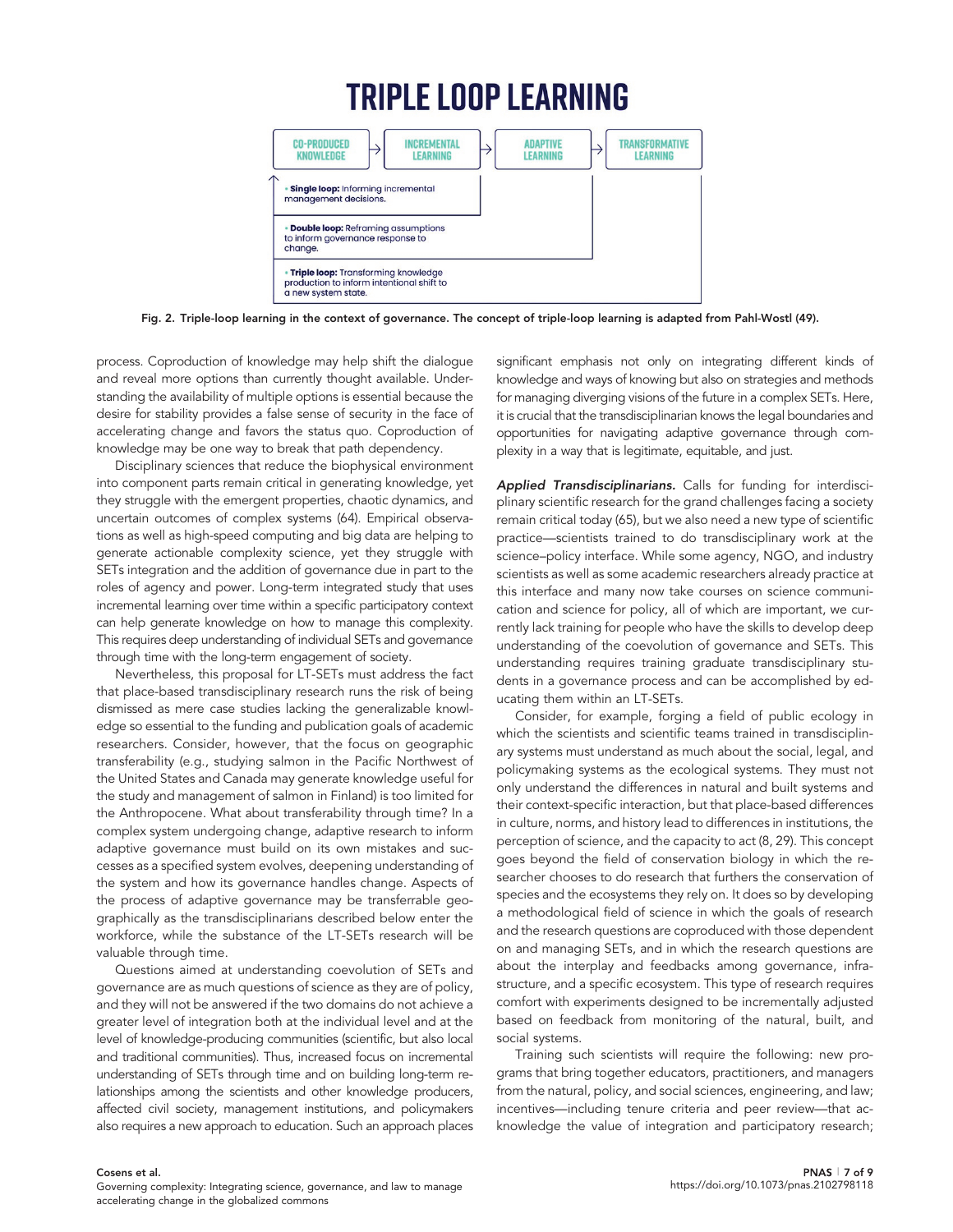and funding and publication venues interested in the long-term understanding of coevolving systems.

By increasing our understanding of the systemic behavior of coevolving governance and SETs, cocreating that research with those making decisions over time, and training a new type of scientist at the evolving intersection of science and governance, the knowledge of process and the messy science–policy interface produced in an LT-SETs becomes transferrable to other settings. In this way, the stage will be set to accelerate innovative governance responses to change in the Anthropocene while preserving the values of legitimacy, equity, and justice.

Data Availability. There are no data underlying this work.

#### Acknowledgments

This work was developed under the Adaptive Water Governance (AWG) Project, funded by the US National Socio-Environmental Synthesis Center (SESYNC) under funding from National Science Foundation (NSF) Award DBI-1052875, and by AWG 2.0 with support from SESYNC; by the research project "Adaptive Capacity for Sustainable Blue Growth" (BlueAdapt) funded by the Strategic Research Council at the Academy of Finland (Decisions 312652 and 312747); and by NSF/National Institute of Food and Agriculture INFEWS T1, 2016–2020, Increasing Regional to Global-Scale Resilience in Food–Energy–Water Systems through Coordinated Management, Technology, and Institutions (Award 1639458).

- 1 W. Steffen, W. Broadgate, L. Deutsch, O. Gaffney, C. Ludwig, The trajectory of the Anthropocene: The great acceleration. Anthropocene Rev 2, 81–98 (2015). 2 G. Hardin, The tragedy of the commons. The population problem has no technical solution; It requires a fundamental extension in morality. Science 162, 1243–1248 (1968).
- 3 H. W. J. Rittel, M. M. Webber, Dilemmas in a general theory of planning. Policy Sci. 4, 155–169 (1973).
- 4 C. S. Holling, Adaptive Environmental Assessment and Management (Wiley, London, 1978).
- 5 C. E. Lindblom, The science of "muddling through." Public Adm. Rev. 19, 79–88 (1959).
- 6 E. Ostrom, Governing the Commons: The Evolution of Institutions for Collective Action (Cambridge University Press, Cambridge, UK, 1990).
- 7 E. Ostrom, Polycentric systems for coping with collective action and global environmental change. Glob. Environ. Change 20, 550–557 (2010).
- 8 M. Bevir, Key Concepts in Governance (Sage Publications, London, 2009).
- 9 W. C. Clark, A. G. Harley, Sustainability science: Towards a synthesis. Annu. Rev. Environ. Resour. 45, 331–386 (2020).
- 10 T. Dietz, E. Ostrom, P. C. Stern, The struggle to govern the commons. Science 302, 1907–1912 (2003).
- 11 B. Cosens, L. Gunderson, Eds., Practical Panarchy for Adaptive Water Governance: Linking Law to Social-Ecological Resilience (Springer Publications, 2018).
- 12 M. P. Vandenbergh, J. M. Gilligan, Beyond Politics: The Private Governance Response to Climate Change (Cambridge University Press, 2017).
- 13 K. Krumme, Sustainable development and social-ecological-technological systems (SETS): Resilience as a guiding principle in the urban-industrial nexus. J. Renew. Energy Sustain. Dev. 2, 70–90 (2016).
- 14 M. Chester et al., "Developing a concept of social-ecological-technological systems to characterize resilience of urban areas and infrastructure to extreme events" in Abstracts of the American Geophysical Union, Fall Meeting December 2015 (American Geophysical Union, 2015), Abstract ID H23M-02.
- 15 D. E. Booher, J. E. Innes, Governance for resilience: CALFED as a complex adaptive network for resource management. Ecol. Soc. 15, 35 (2010).
- 16 L. Schultz, C. Folke, H. Österblom, P. Olsson, Adaptive governance, ecosystem management, and natural capital. Proc. Natl. Acad. Sci. U.S.A. 112, 7369–7374 (2015).
- 17 J. S. Schiff, The evolution of Rhine river governance: Historical lessons for modern transboundary water management. Water Hist. 9, 279–294 (2017).
- 18 L. Halonen, J. Similä, Ympäristösääntely ja itseorganisoituminen tapaus vesistökunnostukset. Ympäristöjuridiikka 1, 7–38 (2020).
- 19 A. Sarvilinna, V. Lehtoranta, T. Hjerppe, Willingness to participate in the restoration of waters in an urban-rural setting: Local drivers and motivations behind environmental behavior. Environ. Sci. Policy 85, 11–18 (2018).
- 20 R. Gondo, O. D. Kolawole, Sustainable water resources management: Issues and principles of water governance in the Okavango Delta, Botswana. Int. J. Rural Manage. 15, 198–217 (2019).
- 21 B. Cosens, J. B. Ruhl, N. Soininen, L. Gunderson, Designing law to enable adaptive governance of modern wicked problems. Vanderbilt Law Rev. 73, 1687-1732 (2020).
- 22 M. Audouin et al., Exploring the implications of critical complexity for the study of social-ecological systems. Ecol. Soc. 18, 12 (2013).
- 23 E. Eppel, Complexity thinking in public administration's theories-in-use. Public Manage. Rev. 19, 845–861 (2017).
- 24 A. F. Repko, R. Szostak, Interdisciplinary Research: Process and Theory (Sage Publications, ed. 4, 2021).
- 25 M. Batty, Building a science of cities. J. Cities 29, S9–S16 (2012).
- 26 J. B. Ruhl, D. M. Katz, M. J. Bommarito II, Harnessing legal complexity. Science 355, 1377–1378 (2017).
- 27 J. Law, J. Urry, Enacting the social. Econ. Soc. 33, 390-410 (2004).
- 28 L. Olsson, A. Jerneck, H. Thoren, J. Persson, D. O'Byrne, Why resilience is unappealing to social science: Theoretical and empirical investigations of the scientific use of resilience. Sci. Adv. 1, e1400217 (2015).
- 29 C. Wyborn et al., Co-producing sustainability: Reordering the governance of science, policy, and practice. Annu. Rev. Environ. Resour. 44, 319-346 (2019).
- 30 C. S. Holling, Resilience and stability of ecological systems. Annu. Rev. Ecol. Syst. 4, 1–23 (1973).
- 31 S. A. Levin, Fragile Dominion: Complexity and the Commons (Perseus Books, 1999).
- 32 F. Capra, P. L. Luisi, The Systems View of Life: A Unifying Vision (Cambridge University Press, New York, 2014).
- 33 R. K. Craig et al., Balancing stability and flexibility in adaptive governance: An analysis of tools available in U.S. environmental law. Ecol. Soc. 22, 1-3 (2017).
- 34 A. Smith, An Inquiry into the Nature and Causes of the Wealth of Nations (J. M. Dent and Sons, 1910).
- 35 M. D. McGinnis, E. Ostrom, Social-ecological system framework: Initial changes and continuing challenges. Ecol. Soc. 19, 30 (2014).
- 36 B. C. Chaffin, H. Gosnell, B. A. Cosens, A decade of adaptive governance scholarship: Synthesis and future directions. Ecol. Soc. 19, 56 (2014).
- 37 B. A. Cosens et al., The role of law in adaptive governance. Ecol. Soc. 22, 1-30 (2017).
- 38 L. Lebel et al., Governance and the capacity to manage resilience in regional social-ecological systems. Ecol. Soc. 11, 19 (2006).
- 39 C. Folke, T. Hahn, P. Olsson, J. Norberg, Adaptive governance of social-ecological systems. Annu. Rev. Environ. Resour. 30, 441-473 (2005).
- 40 L. H. Gunderson, S. S. Light, Adaptive management and adaptive governance in the Everglades ecosystem. Policy Sci. 39, 323-334 (2006).
- 41 B. C. Chaffin, L. H. Gunderson, Emergence, institutionalization and renewal: Rhythms of adaptive governance in complex social-ecological systems. J. Environ. Manage. 165, 81–87 (2016).
- 42 B. C. Chaffin et al., Transformative environmental governance. Annu. Rev. Environ. Resour. 41, 399–423 (2016).
- 43 M. Scheffer, S. Carpenter, J. A. Foley, C. Folke, B. Walker, Catastrophic shifts in ecosystems. Nature 413, 591–596 (2001).
- 44 D. A. DeCaro et al., "Theory and research to study the legal and institutional foundations of adaptive governance" in Practical Panarchy for Adaptive Water
- Governance: Linking Law to Social-Ecological Resilience, B. Cosens, L. Gunderson, Eds. (Springer Publications, 2018), pp. 269–288.
- 45 M. C. Dorf, C. F. Sabel, A constitution of democratic experimentalism. Columbia Law Rev. 98, 267-473 (1998).
- 46 A. Camacho, R. Glicksman, Reorganizing Government: A Functional and Dimensional Framework (New York University Press, 2019).
- 47 A. E. Camacho, Adapting governance to climate change: Managing uncertainty through a learning infrastructure. Emory Law J. 59, 1-77 (2009).
- 48 D. C. Esty, Good governance at the supranational scale: Globalizing administrative law. Yale Law J. 115, 1490–1562 (2006).